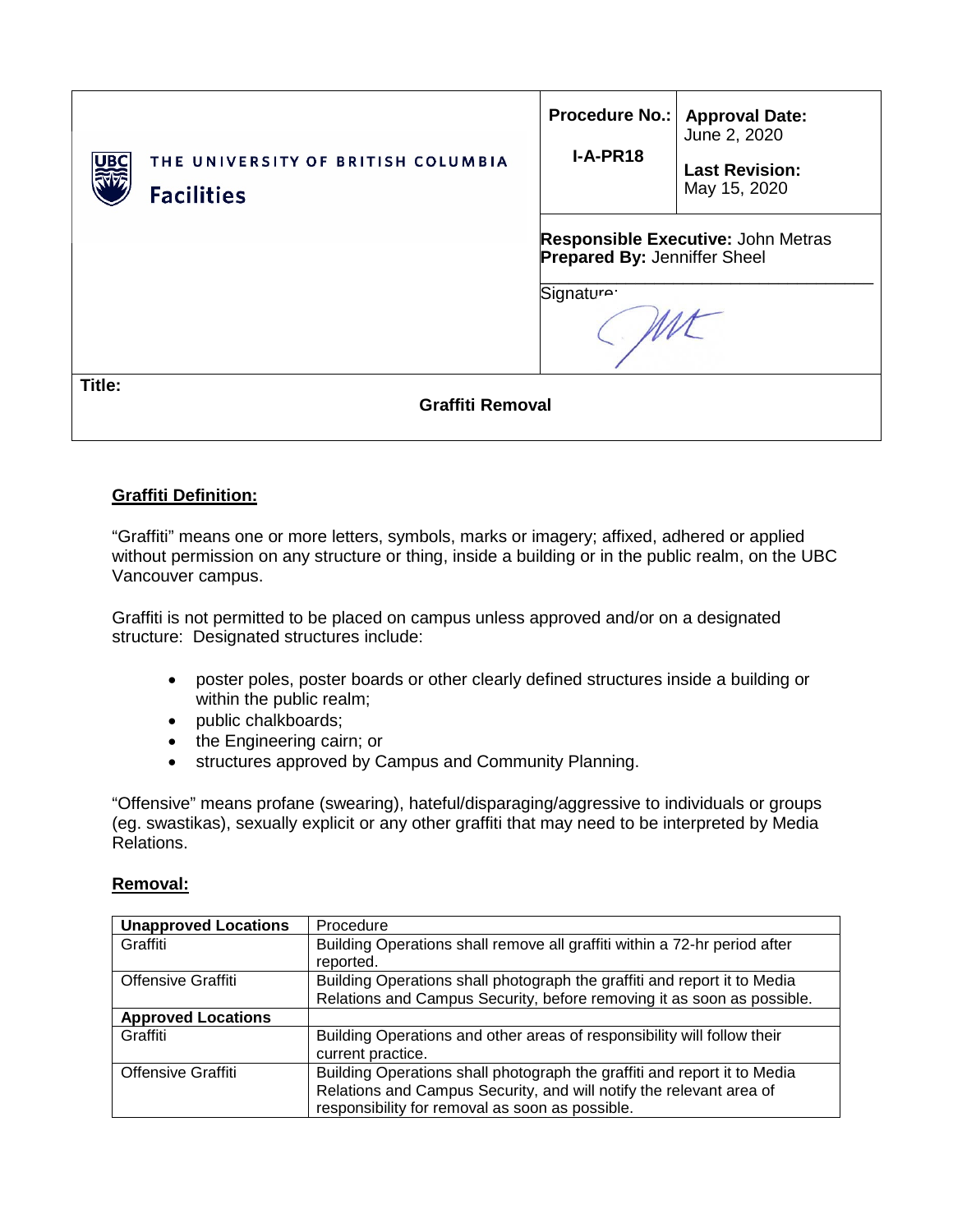### **Communication Protocol:**

If you witness an act of graffiti in progress, please contact University RCMP at 604-224-1322. Graffiti is considered vandalism under the Criminal Code of Canada. For more information visit <http://www.rcmp-grc.gc.ca/en/gazette/graffiti>

Report all found graffiti to Building Operations' service centre at 604-822-2173 or [servicecentre.buildingops@ubc.ca.](mailto:servicecentre.buildingops@ubc.ca)

For Offensive content please contact Media Relations at 604-822-2211 and Campus Security at 604-822-2222.

**Service Centre Instructions:** 

#### **Questions:**

Content: is it offensive, or not? Location: inside - which building/room? Outside – nearest building and landmark? Structure: what surface/structure has been defaced? Material: what type of material is on the structure (poster, paint, chalk etc?)

| <b>Key Risk</b> | <b>Description</b>                                                                                                                                                                       | <b>Mitigation</b>                                                                                                                 |
|-----------------|------------------------------------------------------------------------------------------------------------------------------------------------------------------------------------------|-----------------------------------------------------------------------------------------------------------------------------------|
| Political       | Be mindful of political statements in<br>conjunction with protest activity on campus<br>and the free speech implications of removal.<br>Ensure graffiti is not permitted before removal. | Take a photo and send to<br>Media Relations and<br>Campus Security, and<br>remove after determining<br>graffiti is not permitted. |
| Hate/Offense    | See definition of offensive above                                                                                                                                                        | Take a photo and send to<br>Media Relations and<br>Campus Security, and<br>remove ASAP.                                           |
| Environmental   | Be mindful of removal processes that may<br>impact the environment $-$ (e.g., paint going<br>down a drain).                                                                              | Review SOPs and contact<br><b>Environmental Protection</b><br>for any questions.                                                  |
| Structural      | Be mindful of structures and removal<br>processes that could affect the integrity of the<br>structure - (e.g., is the structure a piece of the<br>outdoor art collection?)               | Review SOPs and contact<br><b>Streets and Operations</b><br>Support, Municipal<br>Services.                                       |
| Engineer Cairn  | This structure is managed by the<br>Undergraduate Engineering Society.                                                                                                                   | <b>Contact the Facilities</b><br>Manager or the<br>Undergraduate<br><b>Engineering Society.</b>                                   |